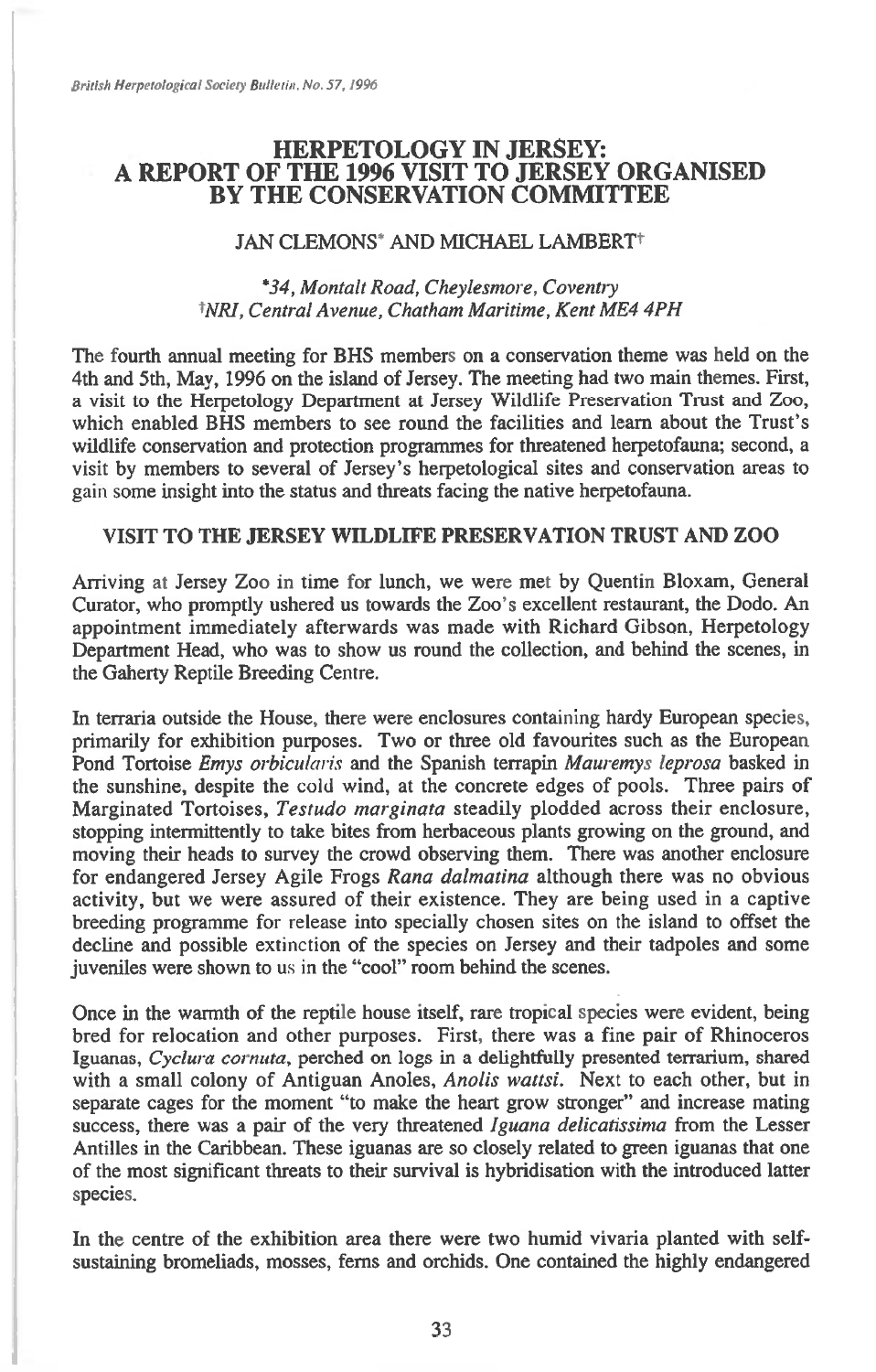Blue Poison-Dart Frog, *Dendrobates azureus* and the miniscule *Dendrobates reticulatus,*  and the other housed *Dendrobates auratus,* mottled iridescent turquoise and black in colour, and another small brown frog in the Dendrobatid family, *Colostethus trinitatis,*  whose food was invisible to the naked eye. There were also some huge 'homeless' captive bred Burmese Pythons, *Python molurus bivittatus in* a large cage, that having outgrown their owners, had been relinquished by them and given to the zoo. They were on display primarily for exhibition and educational purposes, for the species is not endangered in the wild and breeds very readily in captivity. Next, a fine pair of Basilisk Lizards, *Basiliscus plumifrons* (family Iguanidae) was perched on branches in their cage, while on the ground in the same cage was a pair of South American Red-Footed Tortoises, *Geochelone carbonaria.* This pair of tortoises had inadvertently been allowed to mate and the female to lay eggs, and there were eight 2-month old hatchlings in an open vivarium behind the scenes.

At this point, Lee Durrell, Honorary Director, and Quentin Bloxam joined us as a few additional features about the collection were pointed out. There was a single hatchling of the Madagascan Flat-Tailed Tortoise, *Pyxis planicauda - it* was the first time the species had bred in captivity outside Madagascar, and was growing well in its cage next to the eight *G. carbonaria* hatchlings. In another enclosure, there were captive bred juveniles and adults of one of the world's smallest tortoise species, *Testudo kleinmanni,* and near the ground, a large female specimen of so-called *Testudo whitei* from Algeria which is much larger than the more widespread North African *Testudo graeca.* "Tortoiseville", a long indoor tortoise enclosure, was alive with twenty-seven baby marginated tortoises, all fighting over food and the best basking spots. Further along the corridor, there was a room devoted to Round Island Geckos from Mauritius, *Phelsuma guentheri.* The Zoo population of this species had crashed for a reason that was not entirely clear, but two years later, the population was building up again. The Round Island Skink, *Leiolopisma telfairii* has also been bred at Jersey Zoo, but the gecko now takes priority.

Among the snakes breeding successfully are the Round Island Boa, *Casarea dussumieri*, the Jamaican Boa, *Epicrates subflavus,* for which Richard Gibson carried out an island wide survey in October last year, and also an unusually coloured garter snake *Thamnophis sirtalis tetrataenia,* a subspecies from San Fransisco, confined to a tiny strip of land between two urbanised areas, which had blue and red, instead of yellow, dorsolateral stripes. Finally, in partnership with Fauna & Flora International, the Government of Antigua and other locally based organizations on Antigua in the north-eastern Caribbean, there was one of the world's rarest snakes, a gentle, small, grey-coloured snake, the Antiguan Racer, *Alsophis antiguae,* in specially constructed vivaria. The species' last refuge is on Great Bird Island, off Antigua, where even there it was threatened by rats that had colonised from tourist boats until these unwelcome rodents were eradicated in December 1995. The racer was eliminated on Antigua by the Indian mongoose, which were introduced in 1899 to control rats in sugar cane plantations. If captive breeding is successful, hatchlings will be flown straight back to other islands on which rats and mongoose have been cleared, possibly even before sloughing or feeding, to establish a second island population and increase their chance of survival in the wild.

All in all, the visit was much enjoyed by the BHS party, and Richard Gibson's highly articulate exposition made the picture very much clearer. The environments inside the terraria were among the best one would ever see, and were the result of sensitive response and constant adaptation by Richard and his assistant Kevin Buley to improve the animals' needs. There was even a nesting box high up on a windowsill to improve the chances of successful nesting as one species of iguana consistently chose to perch on a branch prior to oviposition, and kept laying its eggs in mid air. This behaviour has now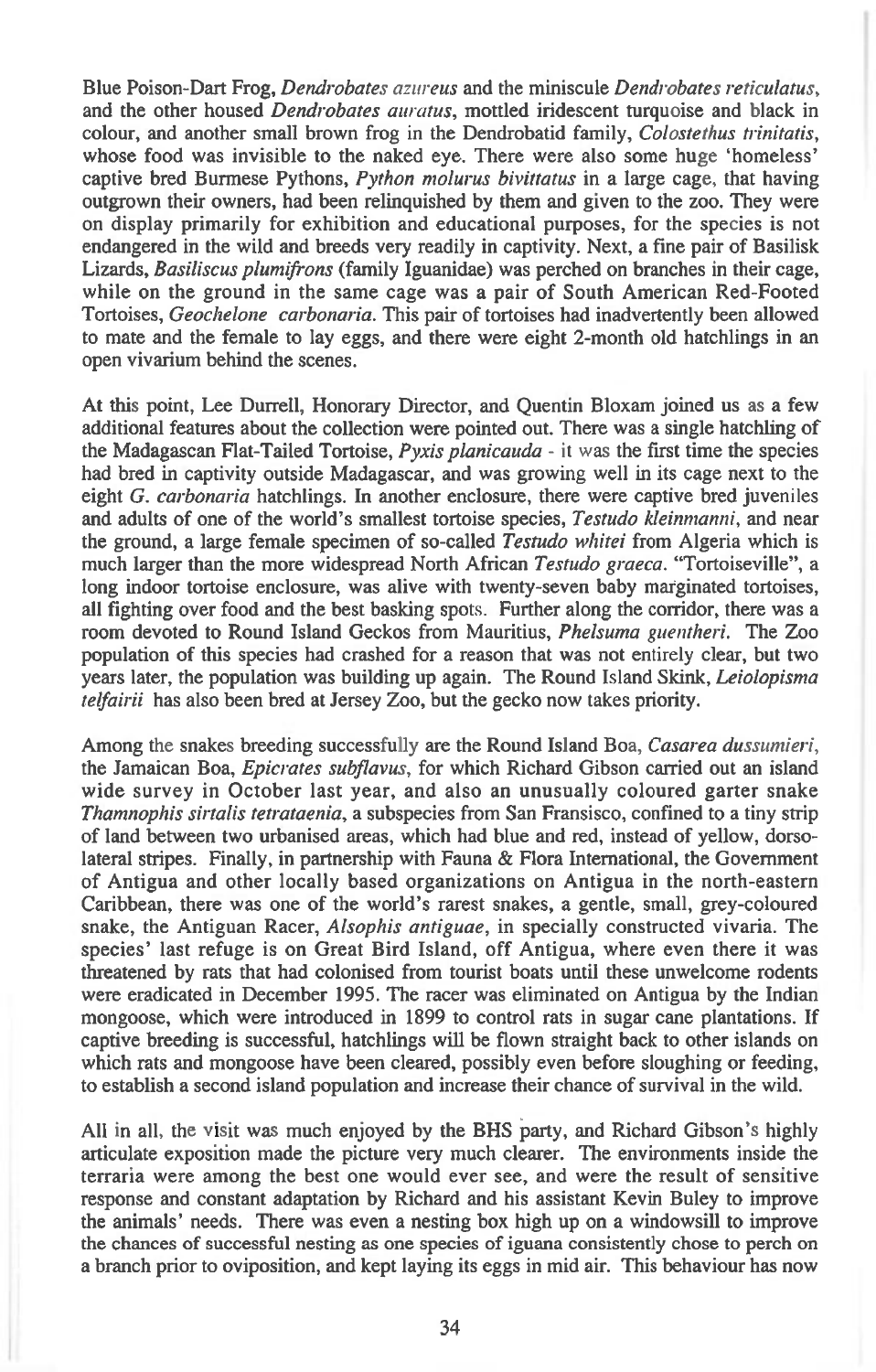been linked to substrate temperature and has been accommodated for by the provision of the "arboreal" nest site where ambient temperatures are much higher.

There was only time for a relatively small fraction of the work being done at the Centre to be covered during the visit. There was a lot more "unseen", and much of the work is conducted overseas in animals' natural habitats.

Among those animals unseen, the St. Lucia Whiptail, *Cnemidophorus vanzoi,* is confined to only two tiny islets, Maria Major and Maria Minor, off the coast of St. Lucia. Though the island is protected and no introduced predators are present, the lizard is considered extremely vulnerable due to its limited distribution. In 1993 another island, Praslin (not to be confused with that in the Seychelles group, Indian Ocean), was selected for a translocation project and the rat population eradicated. In 1995, 2 years later, after significant vegetation regeneration and the return of nesting birds to the island, 40 whiptails were removed from the source population (1500 or more individuals) on Maria Major, sampled for DNA, and released on Praslin. After an initial scare with a stray mongoose (which was quickly trapped), the lizards soon settled into their new home and were breeding only a few weeks later. Staff from JWPT have visited the new population again in 1996 to continue monitoring the success of the introduced population. Preliminary results suggest that there are now more than one hundred lizards on the island. The colours of the male are similar to the country's national colours depicted on the flag, and this lizard species has been taken up as the country's national emblem. A success story indeed!

The following species projects should also be mentioned. There is a large herd of Radiated Tortoises, *Geochelone radiata* occupying half of the outdoor paddock area. This species has bred in Jersey a number of times despite the cool climate.

Work has recently begun on the Prehensile-Tailed Skinks, *Corucia zebrata* from the Solomon Islands. The Zoo has two groups of these unique lizards. Although they are well known, and have been widely kept, only recently has their conservation status come to light as the Solomon islands are logged in a devastating way at an ever increasing rate, and the skinks' exploitation for the pet trade continues un-checked.

There is a whole room full of baby Jamaican Boas, a species mentioned earlier. The snake has been bred at the Trust since 1977, and field work has been carried out on two occasions. Based on work, and at the recommendation of Richard Gibson, this species has recently been reassessed as Vulnerable in the IUCN Red Data book, and is likely to be raised to an EEP programme in the next year.

Two endangered chelonian species are part of a cooperative breeding programme with the American Zoo Association. The Coahuilan Box-Turtle, *Terrapene coahuila* is restricted to a single small region of marshland in Coahuila County, Mexico, and the Hispaniolan Slider, *Trachemys decorata* has declined drastically over the past decade, and is the subject of a reintroduction programme coordinated by Zoo Dominica in the Dominican Republic.

The Mallorcan Midwife Toad, *Alytes muletensis,* known as a fossil, but only "rediscovered" in 1980, has been the subject of a Jersey breeding programme since 1986. The Zoo's offspring have been used to found other captive populations in Britain and Europe, and also for reintroduction to selected sites in Majorca. This project has successfully established five new populations in the wild so far, and further releases are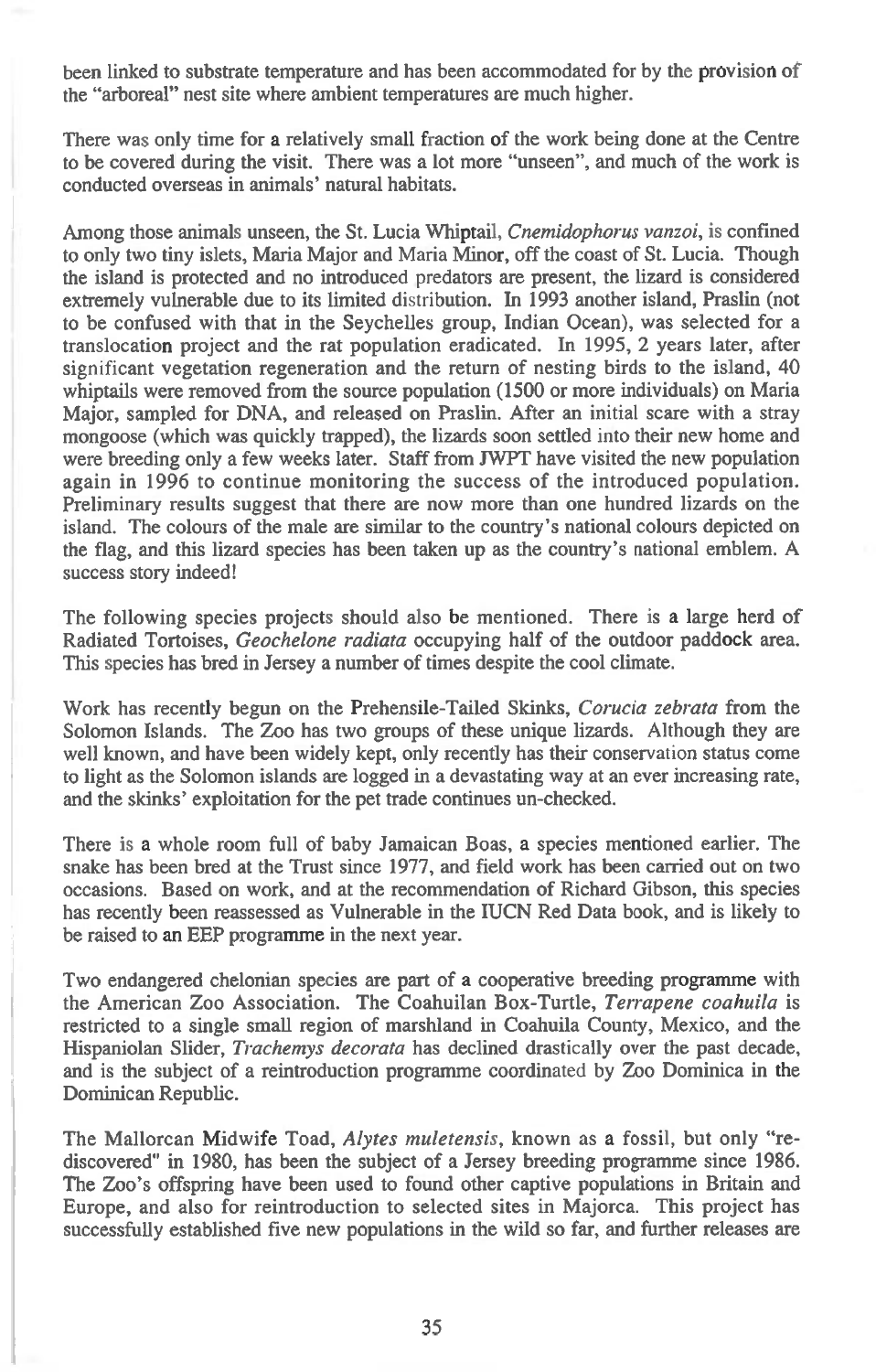planned along with a cooperative programme of education and research, and habitat protection, reclamation and creation.

Fourteen baby Madagascan Iguanas, *Oplurus cuvieri* were running around two huge communal enclosures. This species is being used as a model species with which to learn and develop husbandry and breeding protocol for the closely related and endangered subspecies from the Comoros Islands.

The Zoo has a whole room devoted to the rearing of young freshwater turtles. Species currently in residence there included the Coahuilan Box-Turtles and European Pond Terrapins, species mentioned earlier.

There is also the Trust's well known work to conserve by captive breeding the Angonoka or Ploughshare Tortoise, *Geochelone yniphora* on Madagascar, which is being conducted by Don Read. The centre established at Madagascar recently suffered a theft (May 1996) of some 60 tortoises (mostly juveniles, but two females were included by the thieves for good measure). This was a very serious matter, which has rightly been much publicised among the world's herpetological community.

Now what about the staff themselves! The Herpetology office enjoys the comfort of air conditioning, while the rest of the building is set at around 30 °C, but not for the staff. The cooler air is for highly endangered colonies of Partula snails, many species of which are extinct in the wild, having been exterminated by introduced predatory snails. The remaining snails exist only in captivity, with sometimes as few as half a dozen individuals. Jersey was the first zoo to begin keeping these difficult creatures in 1982 at the request of Nottingham and Virginia universities. The captive breeding programme since then has gone from strength to strength, with around twenty collections now holding colonies in Britain, Europe and the USA. Releases into specially built snail reserves in their native home, Moorea in the Pacific, have taken place in 1994 and 1996. Results are encouraging and further releases are planned. The subjects, although not exactly herpetofaunal, enjoy the atmosphere conducive to amphibians and reptiles, or rather their minders!

The captive breeding work on many of the world's rarest species of amphibians and reptiles being done at the Zoo, and by the Jersey Wildlife Preservation Trust generally, is very valuable, making a substantial contribution both to our knowledge of rare species' biology and to conservation. Although already fairly well known, the enterprise deserves wider publicity within the world's herpetological community. A presentation will hopefully be made on the work of the Zoo's reptile house in both the form of a poster, and verbal account by Richard Gibson, at the 3rd World Congress of Herpetology in Prague, Czech Republic, 2-10 August 1997.

### **HERPETOFAUNA OF JERSEY**

Compared to mainland Britain, the herpetofauna of Jersey is insular and small, and only supports three amphibian species and four reptile species. A former BHS President was first to produce an annotated inventory for the Channel Island group (Frazer, 1949). Three of the species on Jersey, however, never reached the rest of Britain naturally, namely the Agile Frog, *Rana dalmatina,* Wall Lizard, *Podarcis muralis* and Green Lizard, *Lacerta viridis.* The first two species are common in adjacent areas of France.

The island of Jersey covers 45 square miles, but the herpetofauna today, are mainly confined to the less urbanised coastal areas where there are heathland and sand dune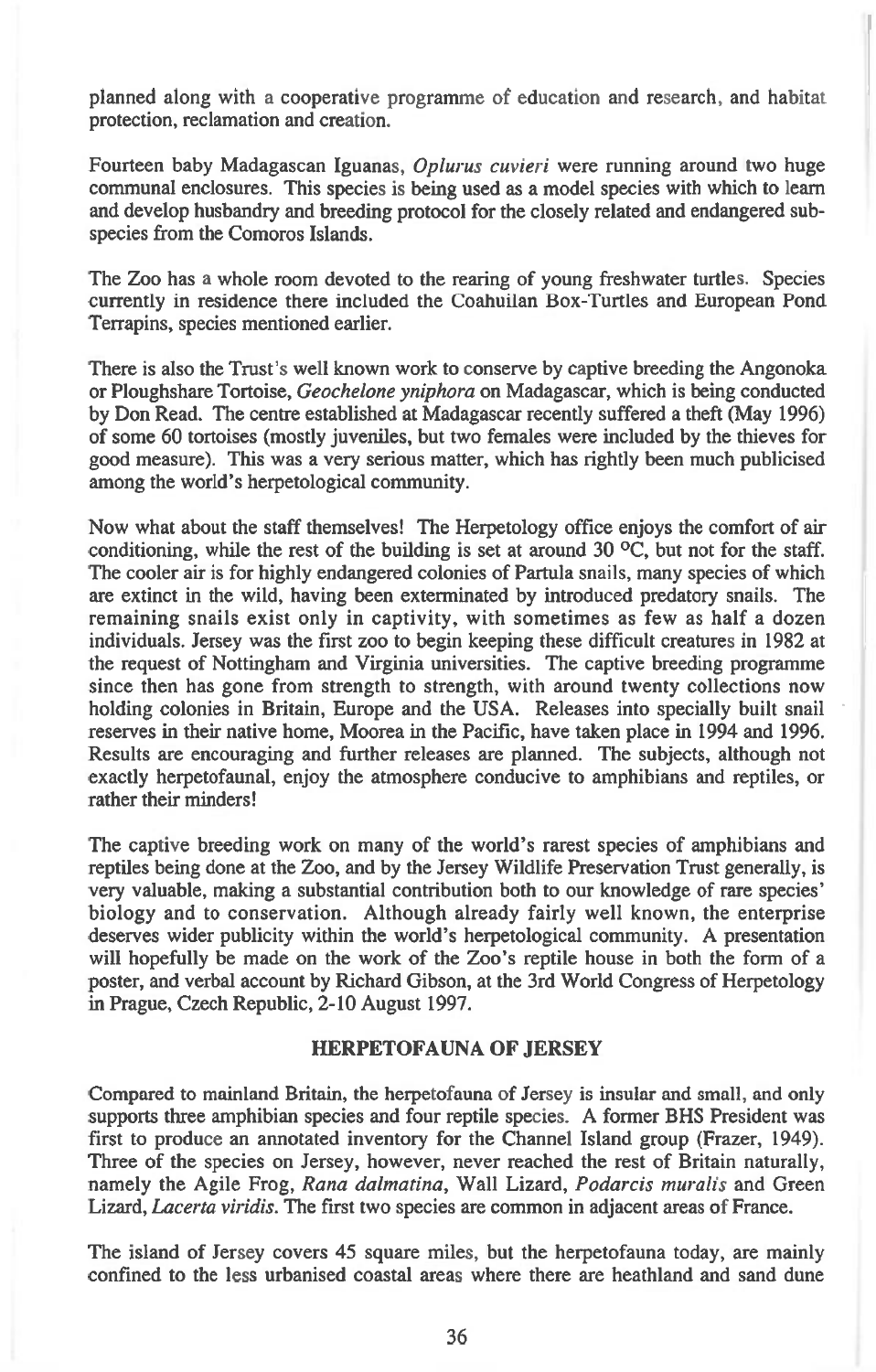ecosystems. The interior of the island is intensively farmed for growing Jersey new potatoes and rearing Jersey cows on lush meadowland. Natural 'wildlife' areas are a rarity, except for garden ponds which are readily colonised by Common Toads, *Bufo bufo.* 

An evening visit to ponds by the ruins of the Castle at Grosnez Point in the north west area of the island revealed the presence of toad tadpoles and Palmate Newts, *Triturus helveticus,* the latter surfacing intermittently for air. There is concern that Common Toads are less abundant than in the past, and contamination of ground water by agrochemicals may be a significant factor. Extensive use of fertilisers has raised the levels of nitrate and nitrite ions in the breeding ponds, and what could be traces of an arsenic based pesticide used in the early fifties has been detected in one of the ponds.

Regrettably we did not have the chance to see Jersey's third amphibian, the Agile Frog, because its status in *the* wild is cause for concern. Monitoring of all the known breeding ponds in 1995 and 1996 revealed no adults or spawn. The Jersey Environmental Services together with the Jersey Wildlife Preservation Trust are involved in a captive breeding programme with subsequent release of frogs into private ponds around the island to increase the captive population. We visited one pond where a number of tadpoles had been released, and their progress is being carefully monitored. The pond in question has been incorporated in an enclosure to prevent people and animals gaining access, and over twenty air-surfacing Palmate Newts were observed from the perimeter fencing. On a positive note, Palmate Newts are abundant in Jersey, but are often mistaken by the local people for lizards in their terrestrial phase.

The second day we visited Ouaisne Common which is one of the best herpetofauna sites on the island. This gorse heathland lies behind a sandy bay, Ouaisne Bay, and separates it from Noirmont. Both here and between La Pulente and Corbiere, where sadly no lizards were sighted between 16 and 17.00 h that afternoon, there are healthy Green Lizard populations. Simon Tonge, in his paper on the herpetofauna of Jersey reported that Ouaisne supported populations of all the Jersey herptiles, except the Wall Lizard (Tonge, 1986). Unfortunately in the ten interceding years, Agile Frogs are now presumed to have become extinct, and the size of the colony of Grass Snakes, *Natrix natrix* has greatly decreased which corresponds with the declining amphibian populations and increased contamination of freshwater by agrochemicals. Several Green Lizards, including adults and juveniles, were observed during our visit, basking in the morning sunshine in spots sheltered from the cold wind or actively foraging for invertebrate prey between tussocks of dune marram grass and gorse clumps.

The large male of the first lizards observed (12.08 h), a basking pair, was about 40 cm long, dark olive-green, speckled with brilliant bright green spots. It had almost the negative pigmentation of adjacent mainland *L. viridis,* which are grass-green and spotted, with a fine peppering of black dots. Is the darker colouration of the Jersey Green Lizards an adaptation to living at the extreme of its northerly range with the darker ground colour facilitating heat absorption? A young male Green Lizard, about two-thirds the size of the first animal was the next lizard to be observed. This individual was a uniform bright green with turquoise-coloured throat. An adult female observed was bright green with four white longitudinal stripes and a few black blotches. This was in contrast to French Green Lizard females, which are frequently brown. The juveniles observed were predominantly darker coloured and extremely fast moving, diving into grass tussocks and gorse bushes. Part of Ouaisne Common has just been purchased by the States of Jersey and, with the cooperation of the Tenants of the rest of the common, is being managed as protected area through positive conservation measures, for the area also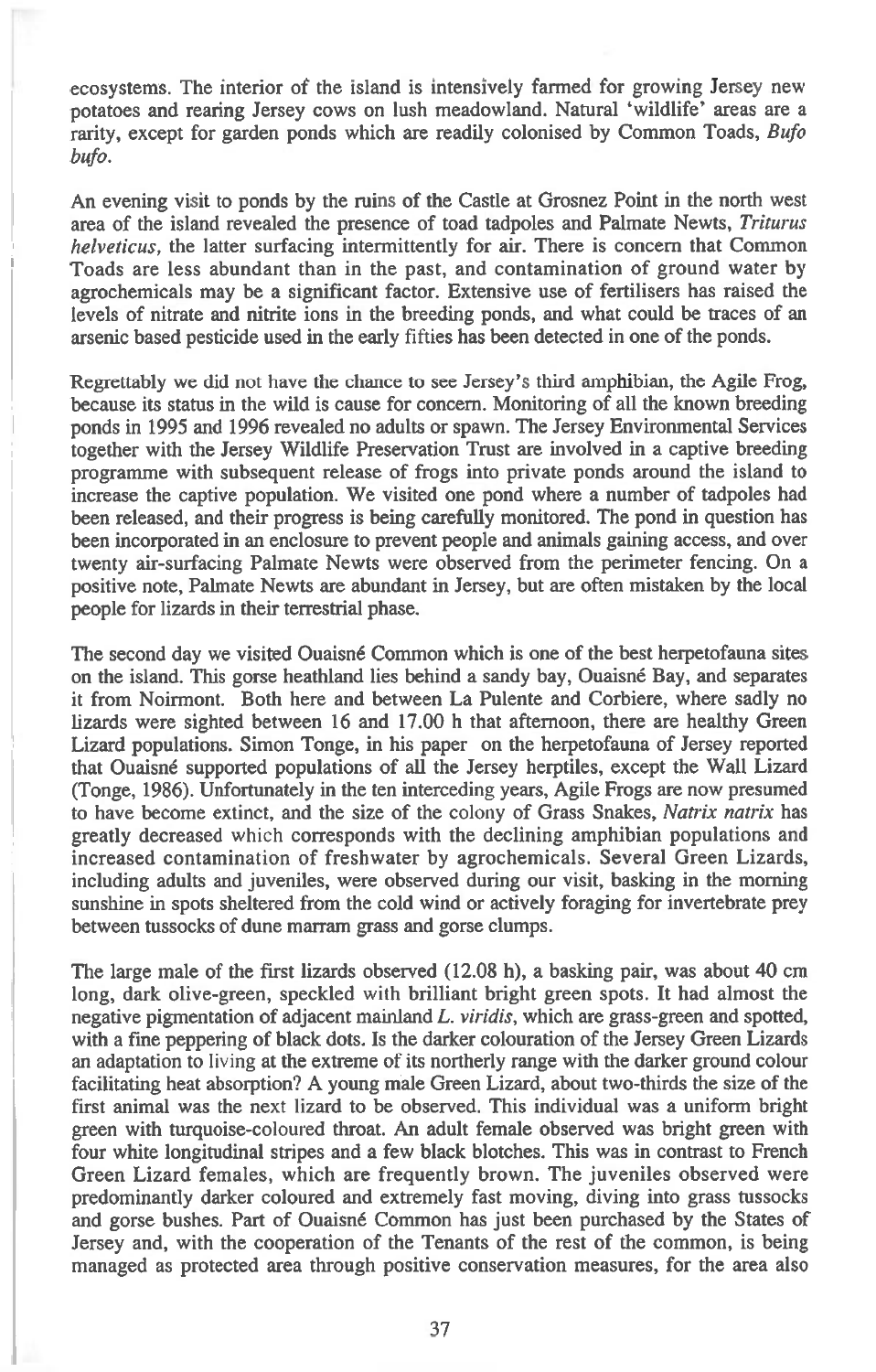

Plate 1. Ouaisné Common, Jersey. (Photograph by Frank Bowles).

supports a number of locally rare plants, such as the cross-leaved heath, and animals such as the Dartford warbler. With a satisfactory morning of lizard sightings behind us, we lunched at the nearby Smugglers Inn.

One of the best places on Jersey to see Wall Lizards is on the walls of Mont Orgueil Castle above Gorey Harbour in the east of the island. The colony ranges from the rocks on the beach to the castle keep where the south facing walls have not been rendered. Over thirty lizards were observed basking, scampering along the walls or with their heads peeping out of holes and crevasses. These Jersey Wall Lizards appeared to be a more colourful brownish and olive green than the greyer French Wall Lizards in Brittany. It is rumoured that the Wall Lizards at Mont Orgeil Castle where introduced by British soldiers, and if this is the case, it would be interesting to know from where they originally came. The colony appears to be thriving despite the fact that local cats from the harbour below the castle make it their hunting ground. One young lizard, with a missing tail was no doubt a casualty of such an encounter.

The first systematic survey of Jersey lizards was carried out by Frances Le Sueur (1976), who mapped their distribution based on sightings made after 1965. A subsequent survey carried out in 1986-7 by Chris Perkins into lizard distribution and abundance confirmed many of Le Sueur's records, with new sightings for Green Lizards (believed to have been due to a more intensive search) and a few losses due to site urbanisation. Green Lizard distribution is closely associated with the distribution of coastal heathland and dunes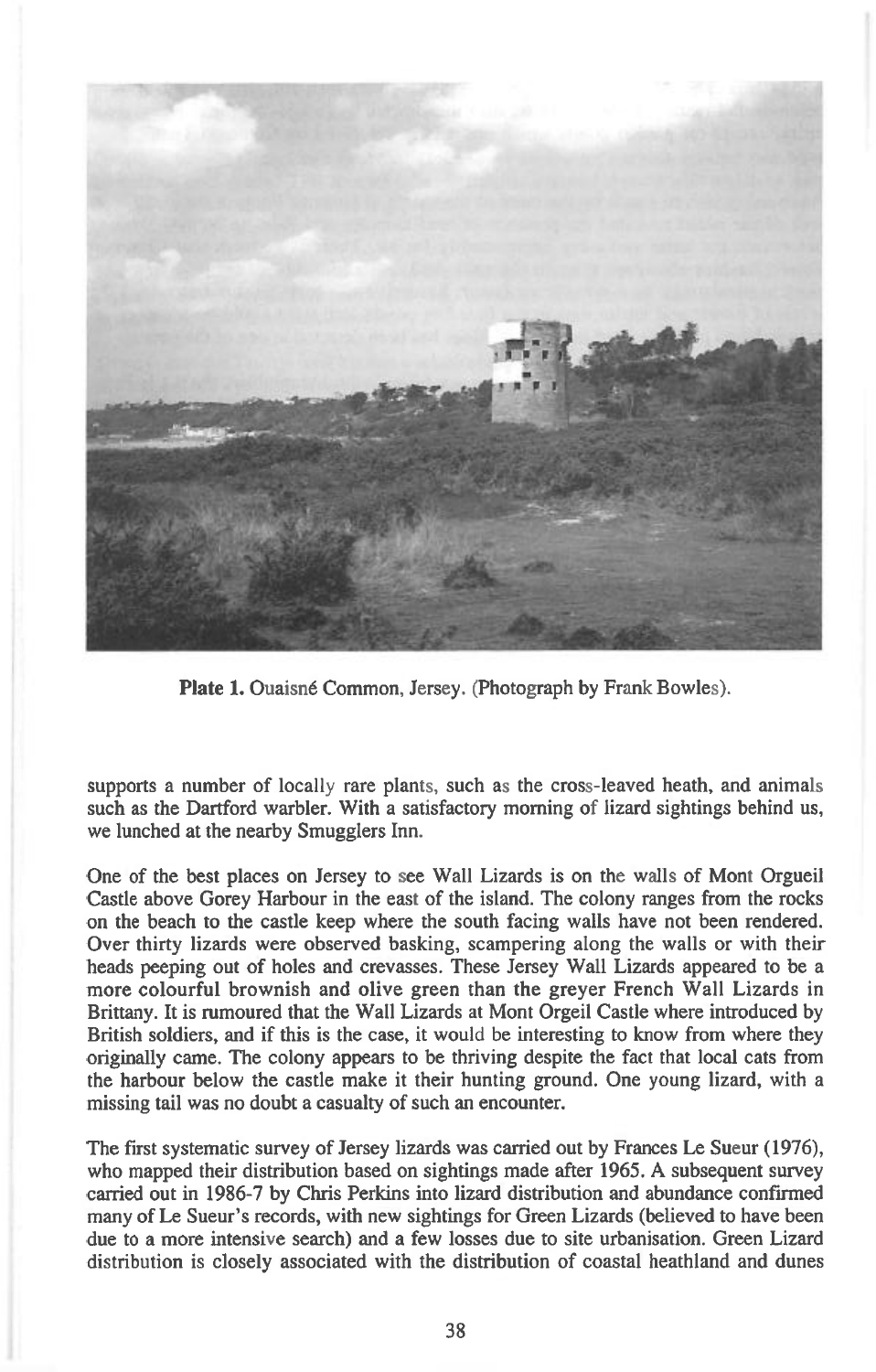concentrated in the south-west of the island. The distribution of Wall Lizards in Jersey has apparently always been restricted to the north and northeast coasts. The reasons for this are unknown. Were the animals deliberately introduced at some time in the past (as suspected at Mont Orgeil castle) or is their presence in the north due to an adaptation related to living at the extreme edge of their range?

In conclusion, it seems that the reptiles are not so much in decline as the amphibians on the Island. Amphibians with their permeable skins and larval gill membranes, and living in both aquatic and terrestrial habitats, may make them more vulnerable to the toxic effects of pesticides and other agrochemicals compared to reptiles. However, bioconcentration of insecticide residues must threaten both phyla, and may also endanger other forms of predatory wildlife higher up the food chain.

Jersey has its own Statutory Wild Life Law (1947) which prohibits removal of native herpetofauna for sale in pet shops on the Island and some degree of habitat protection was achieved by the Island Planning Law (1983). Alternatives to intensive farming could be further encouraged, but pressure on the land as a result of increased leisure activities by the thousands of visitors every year is also cause for concern. Finally, on a more positive note, it is reassuring to see that the conservation of the herpetofauna of Jersey is being taken seriously by Jersey Environmental Services, and that all possible measures are being taken to maintain, and even improve, their present status on the island.



Green Lizard *(Lacerta i'ividis)* from Jersey. (Photograph by Chris Perkins and reproduced by permission).